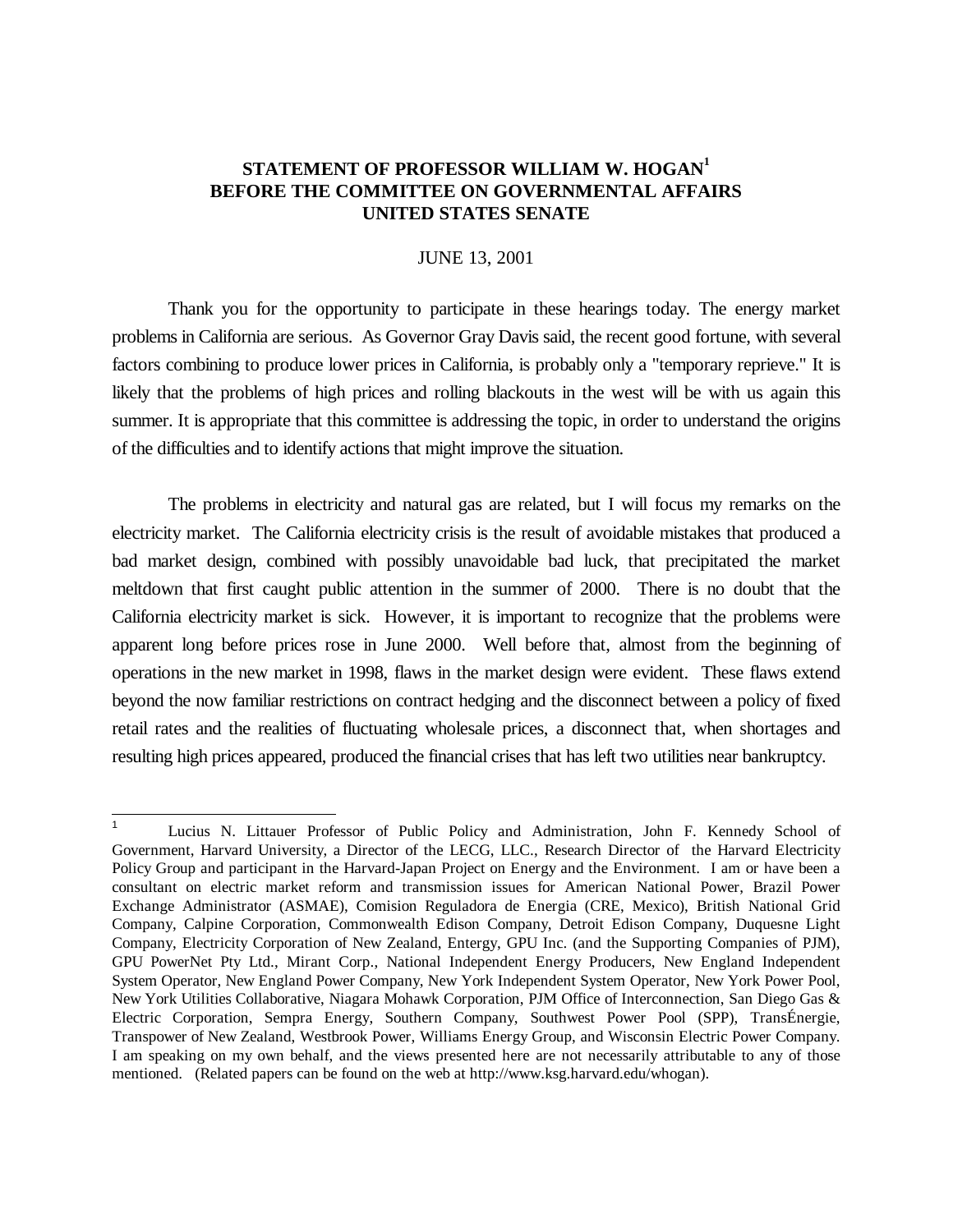From the beginning, the California Independent System Operator (CAISO) was saddled with a set of market rules that required it to operate inefficiently and prevented it from using efficient pricing to support its reliability mandate. Forced to operate a market inefficiently and without effective price signals, the CAISO was left with the unenviable responsibility of trying to make the flawed structure work within these design constraints. When the inevitable problems from this flawed structure appeared, the CAISO began proposing a series of band-aid remedies that proved inadequate, even counter-productive. Eventually, at the end of 1999, the Federal Energy Regulatory Commission (FERC) halted these efforts and identified key elements of the market as "fundamentally flawed." This finding launched a process in California to completely re-examine the comprehensive market design from first principles. Unfortunately, that review was overtaken by events last summer. Since then it has been difficult to focus on the fundamental disease, given the prominence of the symptoms of high prices and rolling blackouts.

The question before this committee is what to do under the present circumstances. We agree that the patient is sick, but the appropriate remedy is less clear. Not all diagnoses lead to the same recommended policies. Some diagnoses are obvious. For example, it is clear that the electricity market fundamentally collapsed earlier this year, a disaster which included the bankruptcy of at least one large utility. Major market participants in California stopped paying their bills, and retail prices were held dramatically below the prices that were observed in the wholesale market. This was unsustainable. And the diagnosis identifies the most urgent steps for Californians in helping the patient recover health: pay your bills in order to re-establish the credibility of transactions. No system can work without credit-worthy buyers. Further, to provide incentives for conservation, retail prices for incremental electricity should be raised to market levels, at least for commercial and industrial customers. Changing the rules and the metering to support demand responses would help on many fronts.

Other diagnoses are more controversial. For example, there is a debate about how much of the electricity price increase we have seen has been caused by a shortage of supply as opposed to how much has been caused by strategic withholding of electricity through the exercise of market power. The debate extends to alternatives for immediate relief, including

- traditional cost of service regulation, and
- bid caps.

uniform price caps,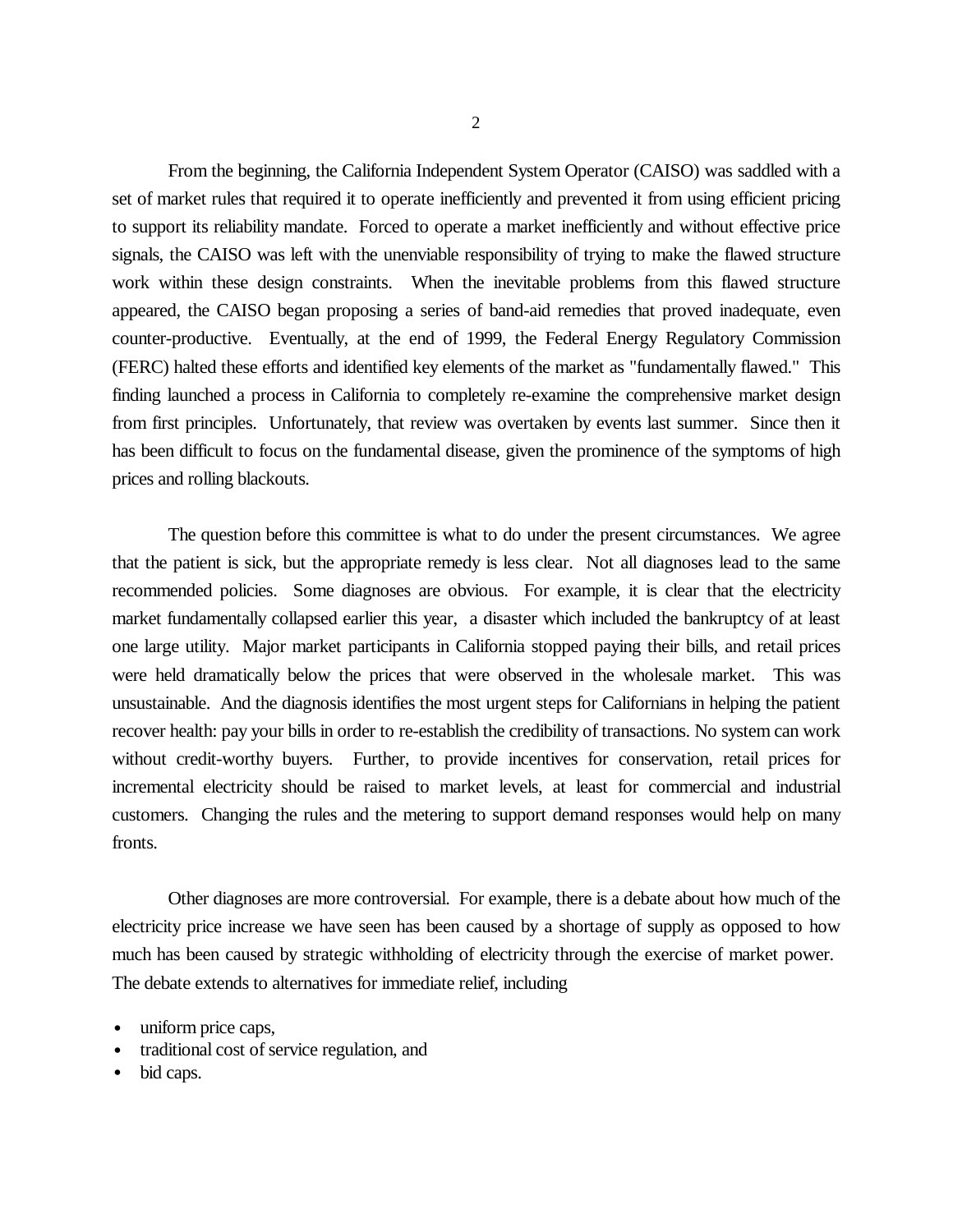3

Uniform price caps would be counterproductive for all the usual reasons. As for traditional cost-of-service regulation being reimposed on the system, this might lower the average price paid by customers, but it is far from clear how this kind of administrative process could either facilitate the market or be implemented in such a way that would not exacerbate the immediate problems in the west.

To the extent that the problem of high prices results from a withholding of supply in order to raise prices, action may be needed, but the solution is not through a uniform price cap or cost-ofservice regulation. A better approach would be to adopt bid caps, the procedure FERC has long supported for use elsewhere, such as in the Pennsylvania-New Jersey-Maryland (PJM) Interconnection or in New York. The bid cap requires generators to bid, subject to a cap on their bids that is related to their costs. Unlike with a price cap, the generators would still be paid the market clearing price.

The requirement to supply under the bid cap works in support of a competitive market and would counteract the effect of market power. On the other hand, to the extent that the problem is scarcity, bid caps won't do much to reduce prices. But if scarcity is the problem, then administrative action to reduce prices would make the market conditions worse, not better.

If the problem is scarcity, there is not much that can be done at this stage to improve the situation beyond measures to expedite new supplies and improve the ability of demand to respond to high prices. In short, I see no easy prescription for California for dealing with the symptoms of high prices and rolling blackouts. The best of a bad bargain would be to implement a bid cap regime targeted on any market power. This is very much in the nature of the rule adopted by the FERC in its Order of April 26, 2001. If there has been an exercise of market power, the FERC actions will go a long way to correcting the immediate problems. The Order could be improved, but it goes in the right direction.

However, the current FERC Order does not go far enough. My principal concern with these various palliatives is that we are engaged in a debate about whether to prescribe Advil or aspirin for a patient that is seriously ill. From the perspective of government policy, the long-term problem and the real disease are to be found in the many flawed features of the California market design. I have written on this subject elsewhere and provided for the record three papers which address the issue of electricity market design; however, these longer arguments reduce to a simple prescription. The best market design that we know of is the one that has been working so well in the east, such as in the PJM system,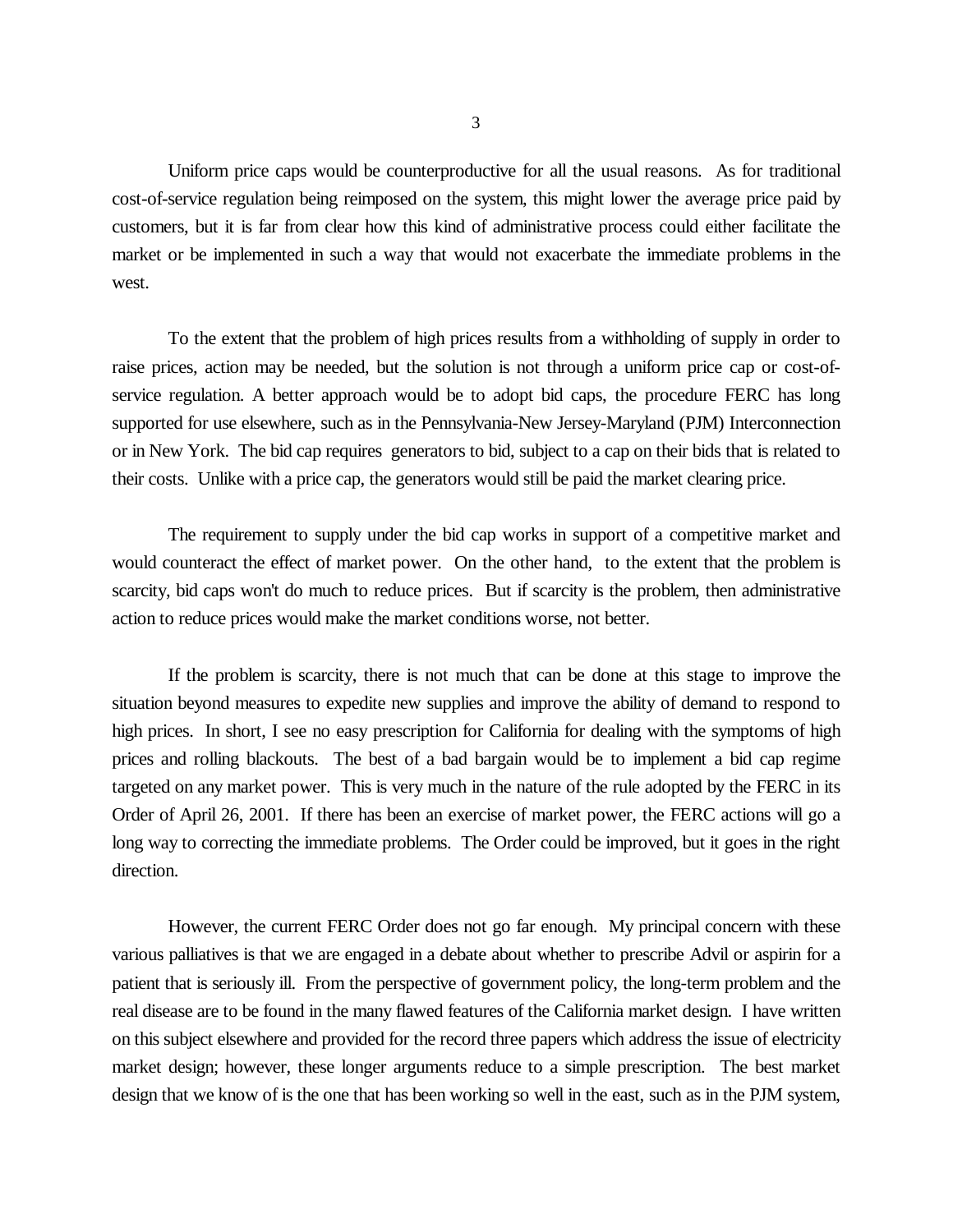in New York, and is being adopted in New England. The California ISO should be redesigned from first principles to abandon the market design framework that has failed and to adopt something that has a better chance of working. These principles would include:

- 1. The ISO must operate, and provide open access to, short-run markets to maintain short-run reliability and to provide a foundation for a workable market.
- 2. An ISO should be allowed to operate integrated short-run forward markets for energy and transmission.
- 3. An ISO should use locational marginal pricing to price and settle all purchases and sales of energy in its forward and real-time markets and to define comparable congestion (transmission usage) charges for bilateral transactions between locations.
- 4. An ISO should offer tradable point-to-point financial transmission rights that allow market participants to hedge the locational differences in energy prices.
- 5. An ISO should simultaneously optimize its ancillary service markets and energy markets.
- 6. The ISO should collaborate in rapidly expanding the capability to include demand side response for energy and ancillary services.

I would be happy to discuss these principles further. It is my concern that we ignore the fundamental problems of the underlying disease as we focus solely on symptoms. The FERC cannot solve all the problems. Fixing the retail market is a responsibility that rests with the California regulators and, indirectly, with the governor of California. However, the responsibility for fixing the problems of the wholesale electricity market design rests primarily with the federal regulators at FERC. It is overdue for FERC to go beyond its previously passive and deferential treatment of the California market designers and take aggressive action that would be in the long-term public interest. This action is needed now in California, in the rest of the west, and in the many other regions of the country that are gridlocked over access to the grid. No market design will be perfect or will withstand drastic energy shortages. However, as we have seen, "fundamentally flawed" market designs run great risks.

The means are available through the FERC's powers to create regional transmission organizations (RTOs). Through the creation of effective RTOs, the FERC has the opportunity and the responsibility to act. If competitive electricity markets are to work, FERC must act soon. Time is running out on further experimentation.